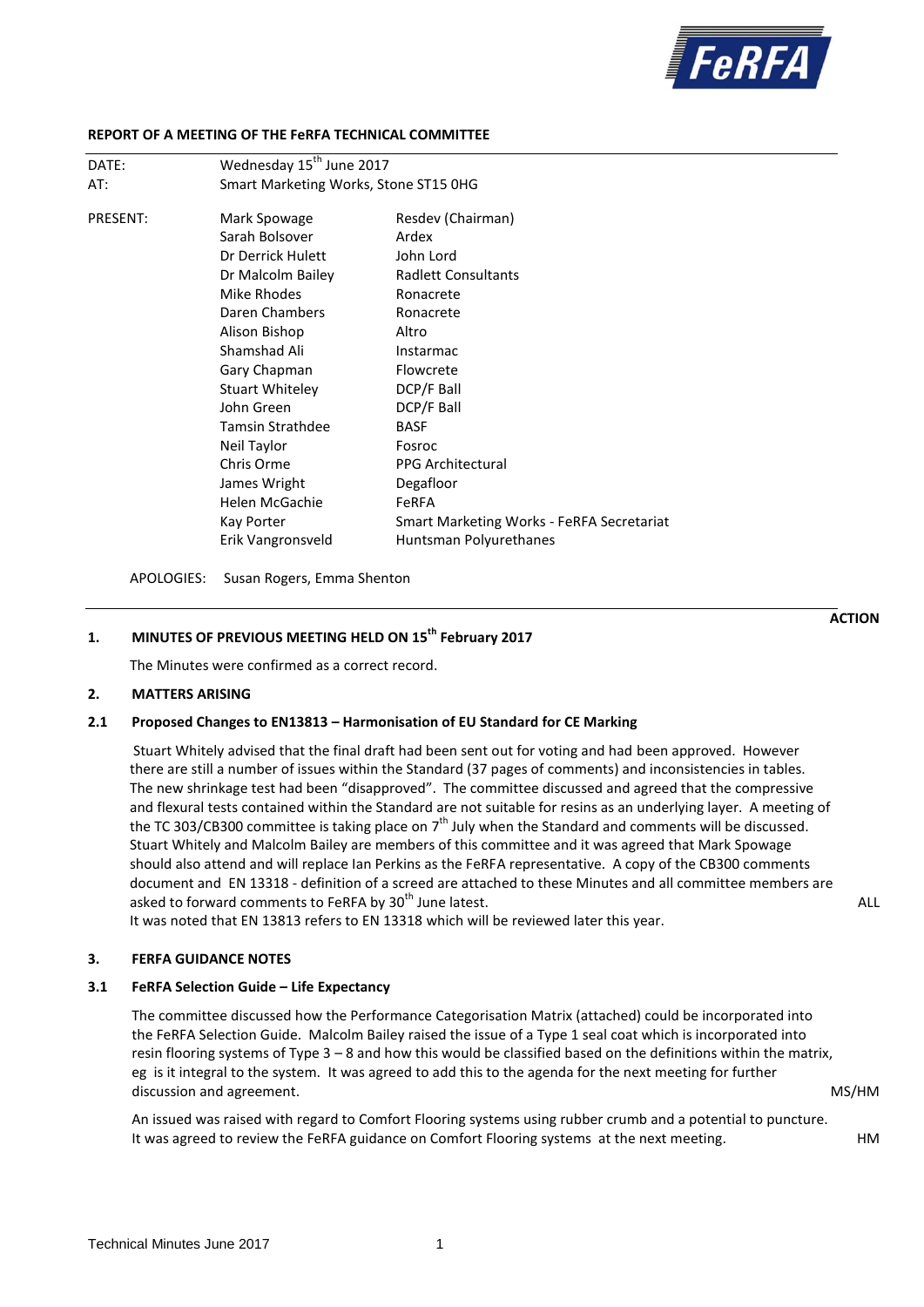

#### **3.2 FeRFA Guidance on Resin Bonded Systems**

Draft 2 of the Resin Bonded Guidance note was discussed and approved. The guidance would be published via the FeRFA website. KP that is a state of the state of the state of the state of the state of the state of the state of the state of the state of the state of the state of the state of the state of the state of the state of

### **3.3 Draft Standard for Food Safety**

Mark Spowage asked the committee for views on developing a FeRFA Standard for Food Safety. It was agreed that this is not required.

# **4. RECYCLING SCHEME**

Guidance on recycling and waste management to include hazardous waste is available on the FeRFA website. FeRFA continues to receive monthly waste recycling data which is published on the FeRFA website and within the monthly enews.

# **5 ANY OTHER BUSINESS**

- 5.1 A draft document regarding a European Advisory Group potential class system of VOCs had been circulated with the agenda. FeRFA had been asked by BRE to submit any comments by  $19^{th}$  June. The committee had no comment to make.
- 5.2 Erik Vangronsveld of Huntsman Polyurethanes joined the meeting to give a presentation on "Diisocyantes the EU's REACH regulation – process and implications." On behalf of FeRFA, Mark Spowage thanked Erik for his informative presentation, a copy of which is attached to these minutes. It was suggested that FeRFA joins the PU Exchange panel. MS/HM

# **6. DATE OF NEXT MEETING**

The next meeting will take place at 10.30 am on 21<sup>st</sup> September 2017 at Smart Marketing Works, Stone.

## THIS CONCLUDED THE BUSINESS OF THE MEETING

Appendix 1 – CB300 documents (2), comments template

Appendix 2 – EN 13318 Screed Definitions

- Appendix 3 Performance Categorisation Matrix
- Appendix 4 Huntsman Polyurethanes Presentation